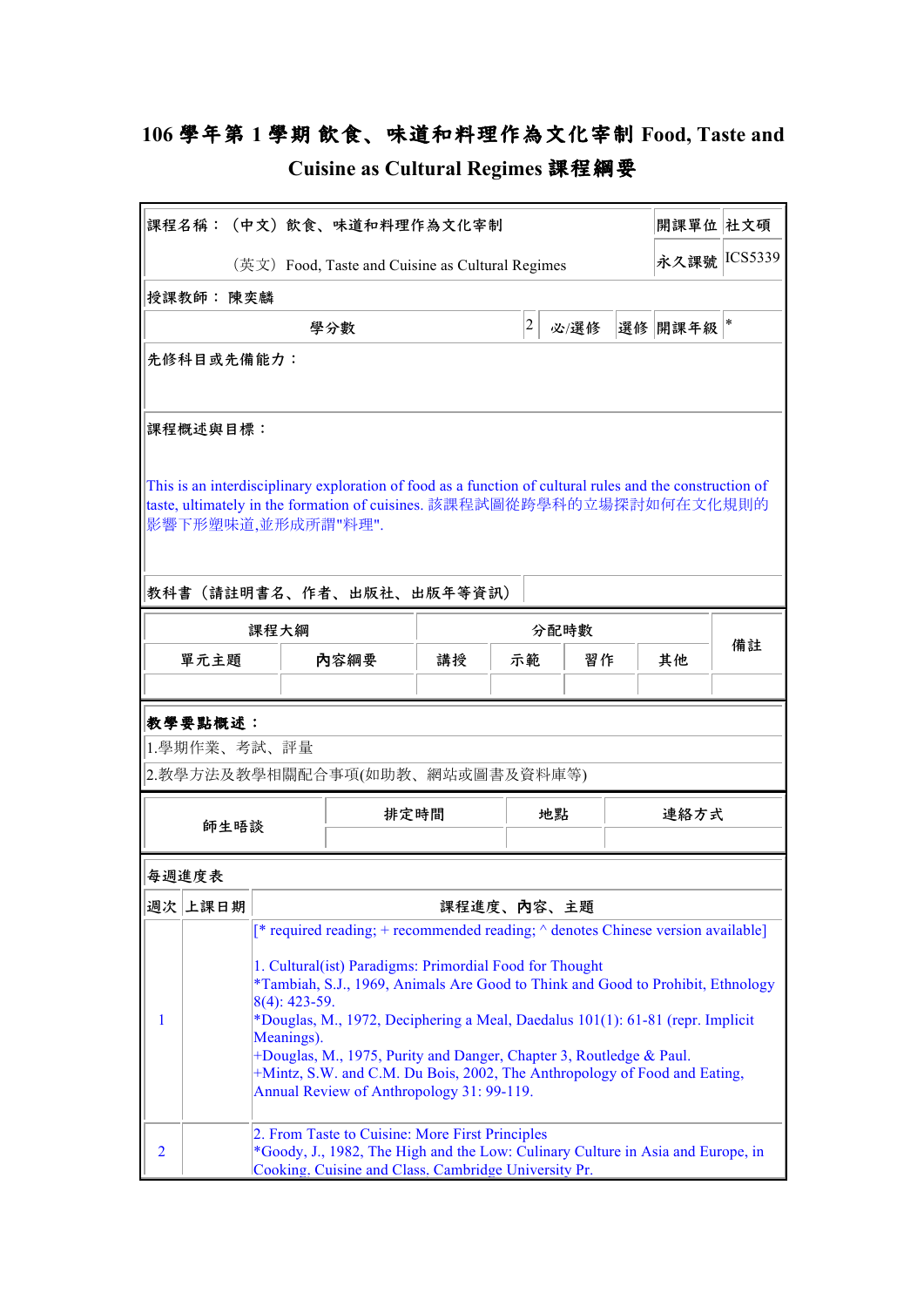|   | *Freedman, P., 2007, Food: The History of Taste, Introduction, University of<br>California Pr.<br>+Montanari, M., 2012, Medieval Tastes: Food, Cooking and the Table, Chapters 1-<br>3. Columbia University Pr.<br>+Mennell, S. 1985, The Civilising of Appetite, in All Manners of Food, Basil<br>Blackwell.                                                                                                                                                                                                                                                                                                                                                                 |
|---|-------------------------------------------------------------------------------------------------------------------------------------------------------------------------------------------------------------------------------------------------------------------------------------------------------------------------------------------------------------------------------------------------------------------------------------------------------------------------------------------------------------------------------------------------------------------------------------------------------------------------------------------------------------------------------|
| 3 | 3. Dining Etiquette as Culturalizing and Socializing<br>*Elias, N., 1982, The History of Manners, Chapter 2, Pantheon Books.<br>*Ishige, Naomichi, 2001, At the Table, in The History and Culture of Japanese<br>Food, Kegan Paul.<br>+Frantzen, A.J., 2014, The Symbolic World of Food, in Food, Eating and Identity in<br>Early Medieval England, Boydell Pr.<br>+Khare, R.S., 1986, The Indian Cultural Economy and Food Use, in Food, Society,<br>and Culture: Aspects in South Asian Food Systems, Carolina Academic Pr.                                                                                                                                                 |
| 4 | 4. The Columbian Exchange: Old and New Worlds of Food<br>*Civitello, L., 2011, Food Goes Global: The Columbian Exchange, in Cuisine &<br>Culture: A History of Food and People, Wiley.<br>*Turner, J., 2004, Spice: The History of a Temptation, Chapter 1, Alfred A. Knopf.<br>+^Mintz, S.W., 1986, Sweetness and Power: The Place of Sugar in Modern History,<br>Chapters 1 & 5, Penguin.<br>+Wilk, R., 2006, Home Cooking in the Global Village: Caribbean Food from<br>Buccaneers to Ecotourists, Chapter 6, Berg.                                                                                                                                                        |
| 5 | 5. From Utensils to Cooking Technology<br>*Wilson, B. 2012, Consider the Fork: A History of How We Cook and Eat,<br><b>Introduction</b> , Basic Books.<br>*Sutton, D., 2016, The Anthropology of Cooking, in The Handbook of Food and<br>Anthropology, eds. J.A. Klein and J.L. Watson, Bloomsbury.<br>+Wang, Q.E. 2015, Chopsticks: A Cultural and Culinary History, Chapters 1-2,<br>Cambridge University Pr.<br>+Pinedo, M.C., 2016, The Americanization of Mexican Food and Change in<br>Cooking Techniques, Technologies and Knowledge, in Cooking Technology:<br>Transformations in Culinary Practice in Mexico and Latin America, ed. S.I. Ayora-<br>Diaz, Bloomsbury. |
| 6 | 6. Acts of Eating, In and Out<br>*Crowther, G., 2013, Eating In: Commensality and Gastro-Politics, in Eating<br>Culture: An Anthropological Guide to Food, University of Toronto Pr.<br>*Pitte, J.-R., 1999, The Rise of the Restaurant, in Food: A Culinary History from<br>Antiquity to the Present, Columbia University Pr.<br>+Tan, Chee-beng, 2015, Commensality and the Organization of Social Relations, in<br>Commensality: From Everyday Food to Feast, eds. S. Kerner et al, Bloomsbury.<br>+Wang, Di, 2008, The Teahouse: Small Business, Everyday Culture, and Public<br>Politics in Chengdu, 1900-1950, Introduction, Stanford University Pr.                    |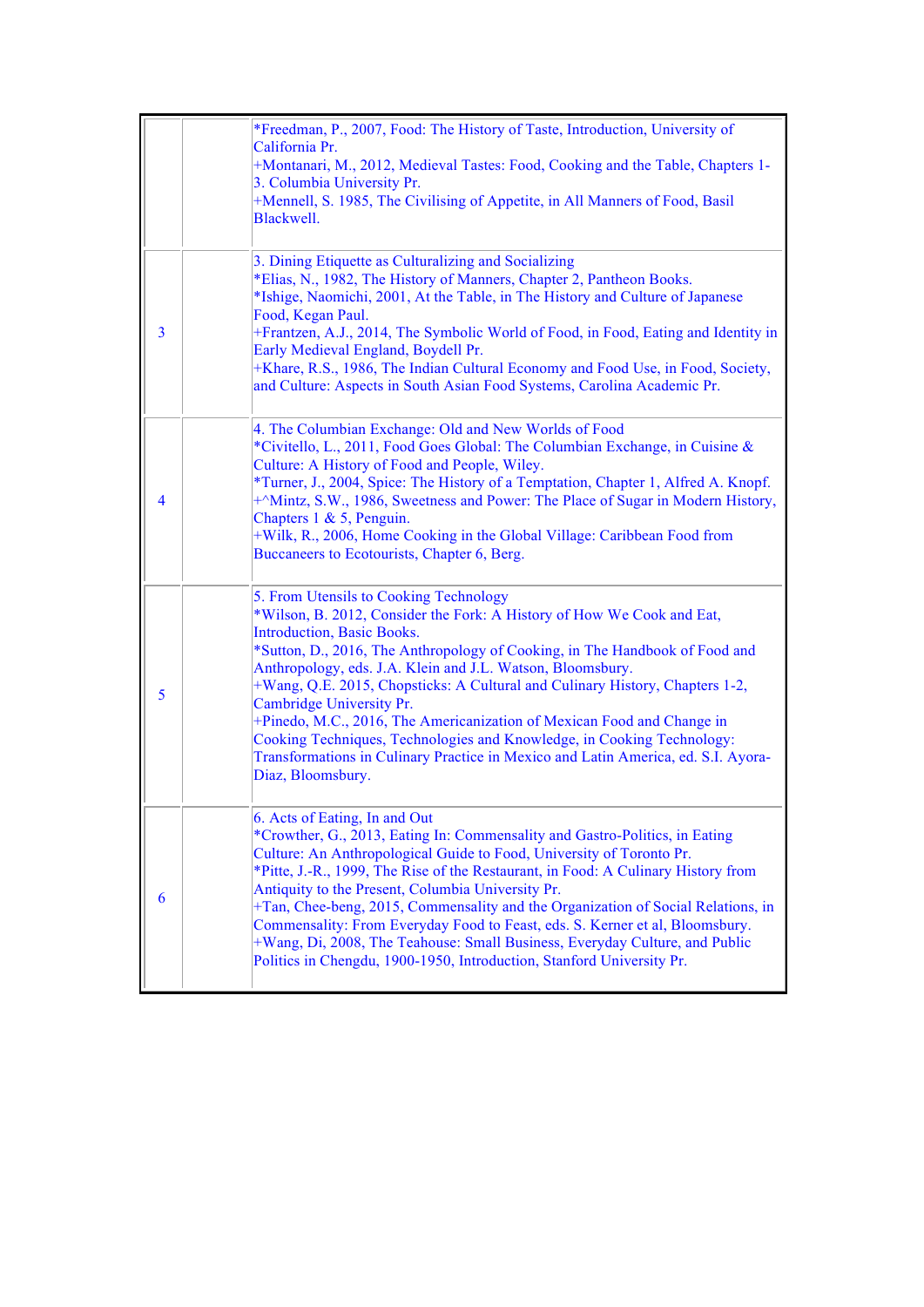| 7  | 7. The Americanization of Food between Hybridity and Standardization<br>*McIntosh, E.N., 1995, American Food: A Characterization, in American Food<br>Habits in Historical Perspective, Praeger.<br>*Gabaccia, D.R., 1998, Immigration, Isolation and Industry, in We Are What We<br>Eat: Ethnic Food and the Making of Americans, Harvard University Pr.<br>+Warnes, A., 2008, From Barbacoa to Barbeque: An Invented Etymology, in<br>Savage Barbeque: Race, Culture and the Invention of America's First Food,<br>University of Georgia Pr.<br>+Levenstein, H., 2003, Paradox of Plenty: A Social History of Eating in Modern<br>America, Chapters 7 & 15, University of California Pr.                                                                         |
|----|--------------------------------------------------------------------------------------------------------------------------------------------------------------------------------------------------------------------------------------------------------------------------------------------------------------------------------------------------------------------------------------------------------------------------------------------------------------------------------------------------------------------------------------------------------------------------------------------------------------------------------------------------------------------------------------------------------------------------------------------------------------------|
| 8  | 8. Chinese Food and Cuisine from Prehistory to Overseas<br>*Chang, K.C., 1977, Food in Chinese Culture: Anthropological and Historical<br>Perspectives, Introduction, Yale University Pr.<br>*Tan Chee-beng, 2001, Cultural Reproduction, Local Invention and Globalization of<br>Southeast Asian Chinese Food, in Changing Chinese Foodways in Asia, ed. C.B.<br>Tan, Chinese University of Hong Kong Pr.<br>+Sabban, F., 2009, Chinese Regional Cuisine: The Genesis of a Concept, in<br>Regionalism and Globalism in Chinese Culinary Culture, ed. D. Holm, Foundation<br>of Chinese Dietary Culture.<br>+ Liu, Haiming, 2015, From Canton Restaurant to Panda Express: A History of<br>Chinese Food in the United States, Chapters 4-5, Rutgers University Pr. |
| 9  | 9. Indian Cuisine in Colonial and Comparative Context<br>*Khare, R.S., 2012, Globalizing South Asian Food Cultures: Earlier Stops to New<br>Horizons, in Curried Cultures: Globalization, Food, and South Asia, eds. Ray, K.<br>and T. Srinivas, University of California Pr.<br>*Sen, C.T., 2009, Curry: A Global History, Chapters 1, 4 & 6, Reaktion.<br>+Achaya, K.T., 1994, Indian Food Ethos, in Indian Food: A Historical Companion,<br><b>Oxford University Pr.</b><br>+Appadurai, A., 1988, How to Make a National Cuisine: Cookbooks in<br>Contemporary India, Comparative Studies in Society and History 30(1): 3-24.                                                                                                                                   |
| 10 | 10. Mixing, Invention and Gentrification as Formative Processes in Cuisine<br>*Trubek, A.B., 2000, Haute Cuisine: How the French Invented the Culinary<br>Profession, Chapters 1-2 and Epilogue, University of Pennsylvania Pr.<br>*Kiple, K.F., 2007, A Movable Feast: Ten Millennia of Food Globalization,<br>Chapters 19-20, Cambridge University Pr.<br>+Montanari, M., 2010, Italian Identity in the Kitchen, or Food and the Nation,<br>Chapters 1, 3, 6 & 7, Columbia University Pr.<br>+Rath, E.C., 2015, The Invention of Local Food, in The Globalization of Asian<br>Cuisines: Transnational Networks and Culinary Contact Zones, ed. J. Ferrer,<br>Palgrave Macmillan.                                                                                 |
| 11 | 11. Case Study: Warde, A., 2016, The Practice of Eating, Polity Pr.                                                                                                                                                                                                                                                                                                                                                                                                                                                                                                                                                                                                                                                                                                |
| 12 | 12. Case Study: Fine, G.A., 1996, Kitchens: The Culture of Restaurant Work,<br>University of California Pr.                                                                                                                                                                                                                                                                                                                                                                                                                                                                                                                                                                                                                                                        |
| 13 | 13. Case Study: Spang, R.L., 2000, The Invention of the Restaurant: Paris and<br>Modern Gastronomic Culture, Harvard University Pr.                                                                                                                                                                                                                                                                                                                                                                                                                                                                                                                                                                                                                                |
| 14 | 14. Case Study: Carroll, A., 2013, Three Squares: The Invention of the American<br>Meal, Basic Books.                                                                                                                                                                                                                                                                                                                                                                                                                                                                                                                                                                                                                                                              |
| 15 | 15. Case Study: Kushner, B., 2012, Slurp! A Social and Culinary History of Ramen,<br>Global Oriental.                                                                                                                                                                                                                                                                                                                                                                                                                                                                                                                                                                                                                                                              |

**※** 請同學遵守智慧財產權觀念及勿使用不法影印教科書。